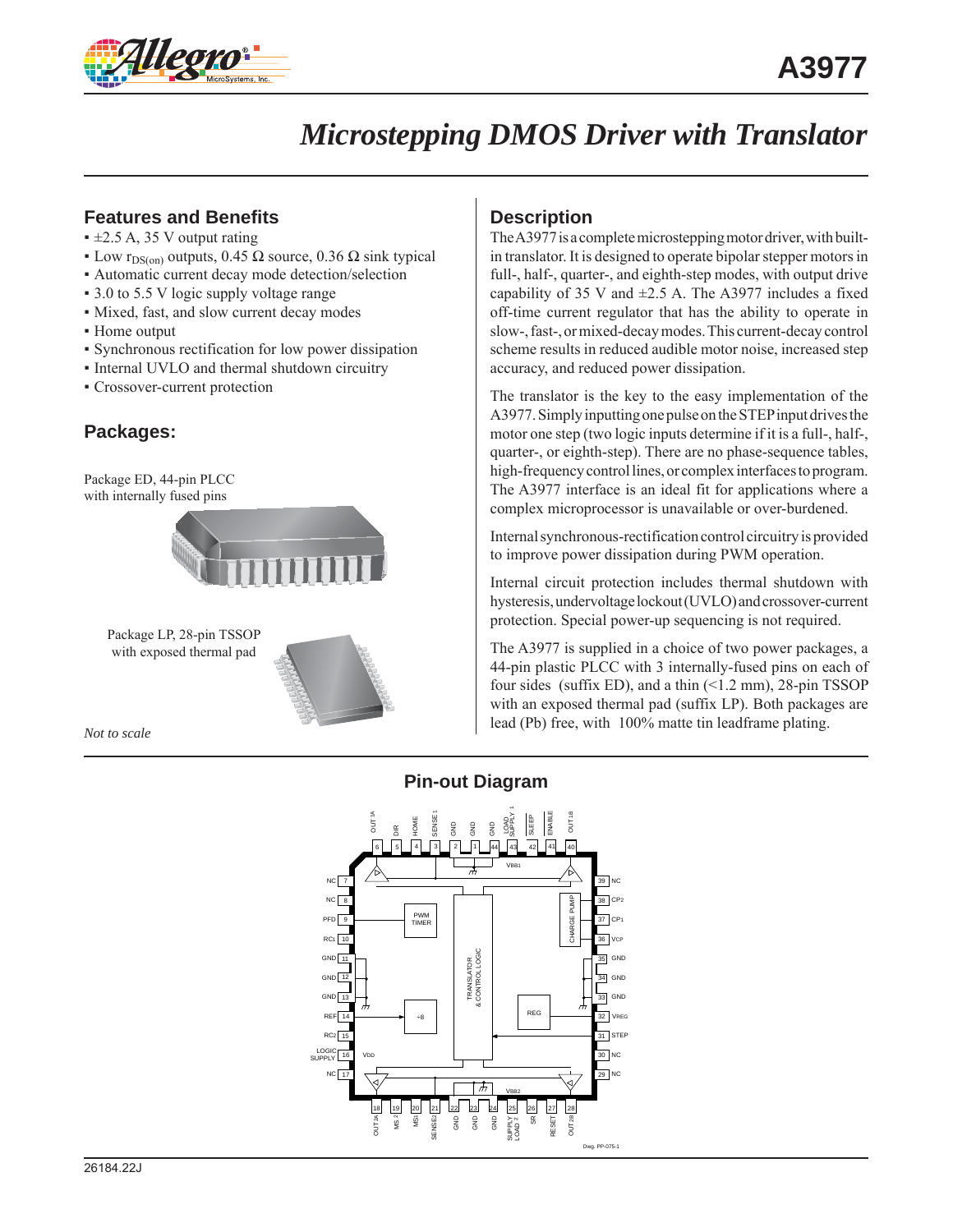#### **Selection Guide**

| <b>Part Number</b> | <b>Packing</b> | Package      | Ambient Temperature, $T_A$<br>(°C) |
|--------------------|----------------|--------------|------------------------------------|
| A3977KEDTR-T       | 450 per reel   | 44-pin PLCC  | $-40$ to 125                       |
| A3977SEDTR-T       | 450 per reel   | 44-pin PLCC  | $-20$ to 85                        |
| A3977SLPTR-T       | 4000 per reel  | 28-pin TSSOP |                                    |

#### **Absolute Maximum Ratings**

| <b>Characteristic</b>                | Symbol                        | <b>Notes</b>                                                                                                                                                                                                                 | Rating                   | <b>Units</b> |
|--------------------------------------|-------------------------------|------------------------------------------------------------------------------------------------------------------------------------------------------------------------------------------------------------------------------|--------------------------|--------------|
| Load Supply Voltage                  | $V_{BB}$                      |                                                                                                                                                                                                                              | 35                       | V            |
| Logic Supply Voltage                 | $V_{DD}$                      |                                                                                                                                                                                                                              | 7.0                      | V            |
| Logic Input Voltage Range            |                               | Pulsed, $t_w$ > 30 ns                                                                                                                                                                                                        | $-0.3$ to $V_{DD}$ + 0.3 | $\vee$       |
|                                      | $V_{IN}$                      | Pulsed, $t_w$ < 30 ns                                                                                                                                                                                                        | $-1.0$ to $V_{DD}$ + 1   | $\vee$       |
| Reference Voltage                    | $V_{REF}$                     |                                                                                                                                                                                                                              | $V_{DD}$                 | $\vee$       |
| Sense Voltage (DC)                   | $\mathsf{V}_{\mathsf{SENSE}}$ |                                                                                                                                                                                                                              | 0.5                      | $\vee$       |
| <b>Output Current</b>                | $I_{\text{OUT}}$              | Output current rating may be limited by duty<br>cycle, ambient temperature, and heat sinking.<br>Under any set of conditions, do not exceed the<br>specified current rating or a junction temperature<br>of $150^{\circ}$ C. | ±2.5                     | A            |
|                                      |                               | Range K                                                                                                                                                                                                                      | $-40$ to 125             | °C           |
| <b>Operating Ambient Temperature</b> | $T_A$                         | Range S                                                                                                                                                                                                                      | $-20$ to 85              | °C           |
| Maximum Junction Temperature         | $T_{\rm d}$ (max)             |                                                                                                                                                                                                                              | 150                      | $\rm ^{o}C$  |
| Storage Temperature                  | $T_{\text{stg}}$              |                                                                                                                                                                                                                              | $-55$ to 150             | °C           |

#### **Thermal Characteristics**

| <b>Test Conditions*</b><br><b>Characteristic</b><br>Symbol |                        | Value                                              | Units l |                        |
|------------------------------------------------------------|------------------------|----------------------------------------------------|---------|------------------------|
| Package Thermal Resistance                                 | $\rm R_{\rm \thetaJA}$ | Package ED, on 4-layer PCB based on JEDEC standard | 22      | $^{\circ}$ C/W $\vert$ |
|                                                            |                        | Package LP, on 4-layer PCB based on JEDEC standard | 28      | $^{\circ}$ C/W $\vert$ |

\*Additional thermal information available on the Allegro website.

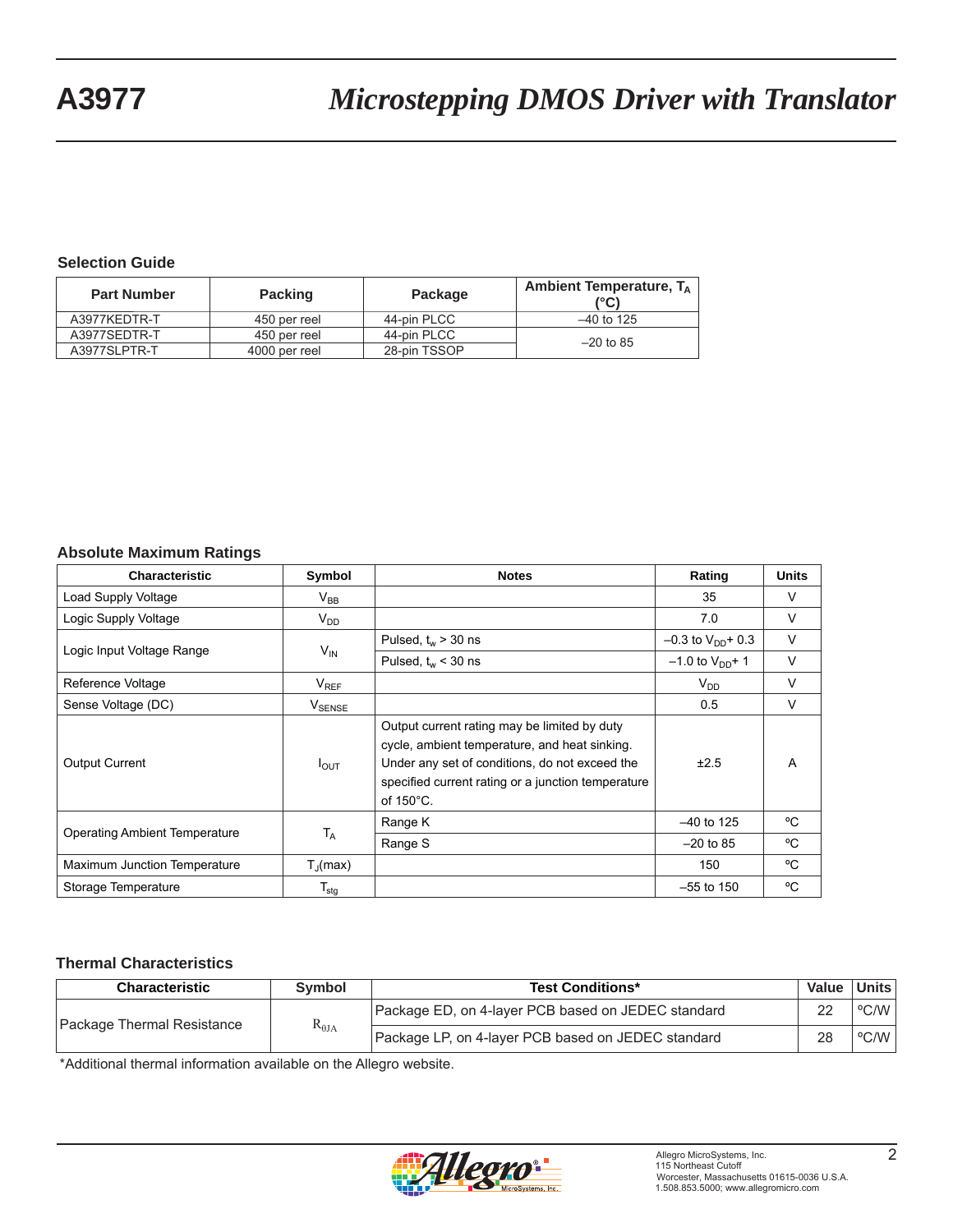## **FUNCTIONAL BLOCK DIAGRAM**



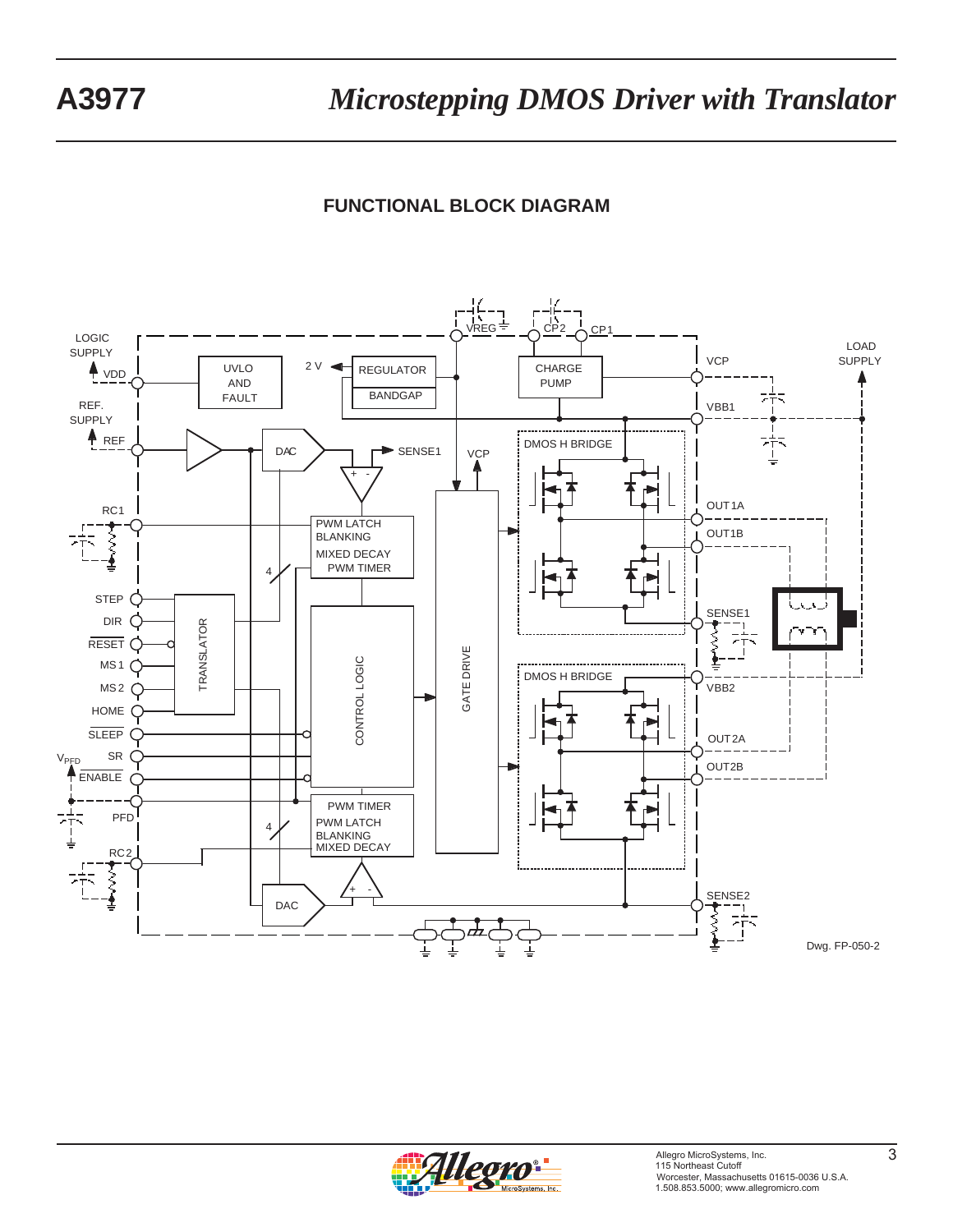

**LP Pin-out** (TSSOP)



Dwg. GP-018-2A

#### **Table 1. Microstep Resolution Truth Table**

| MS <sub>1</sub> | MS <sub>2</sub> | <b>Resolution</b>   |
|-----------------|-----------------|---------------------|
|                 |                 | Full step (2 phase) |
| н               |                 | Half step           |
|                 | н               | Quarter step        |
|                 |                 | Eighth step         |

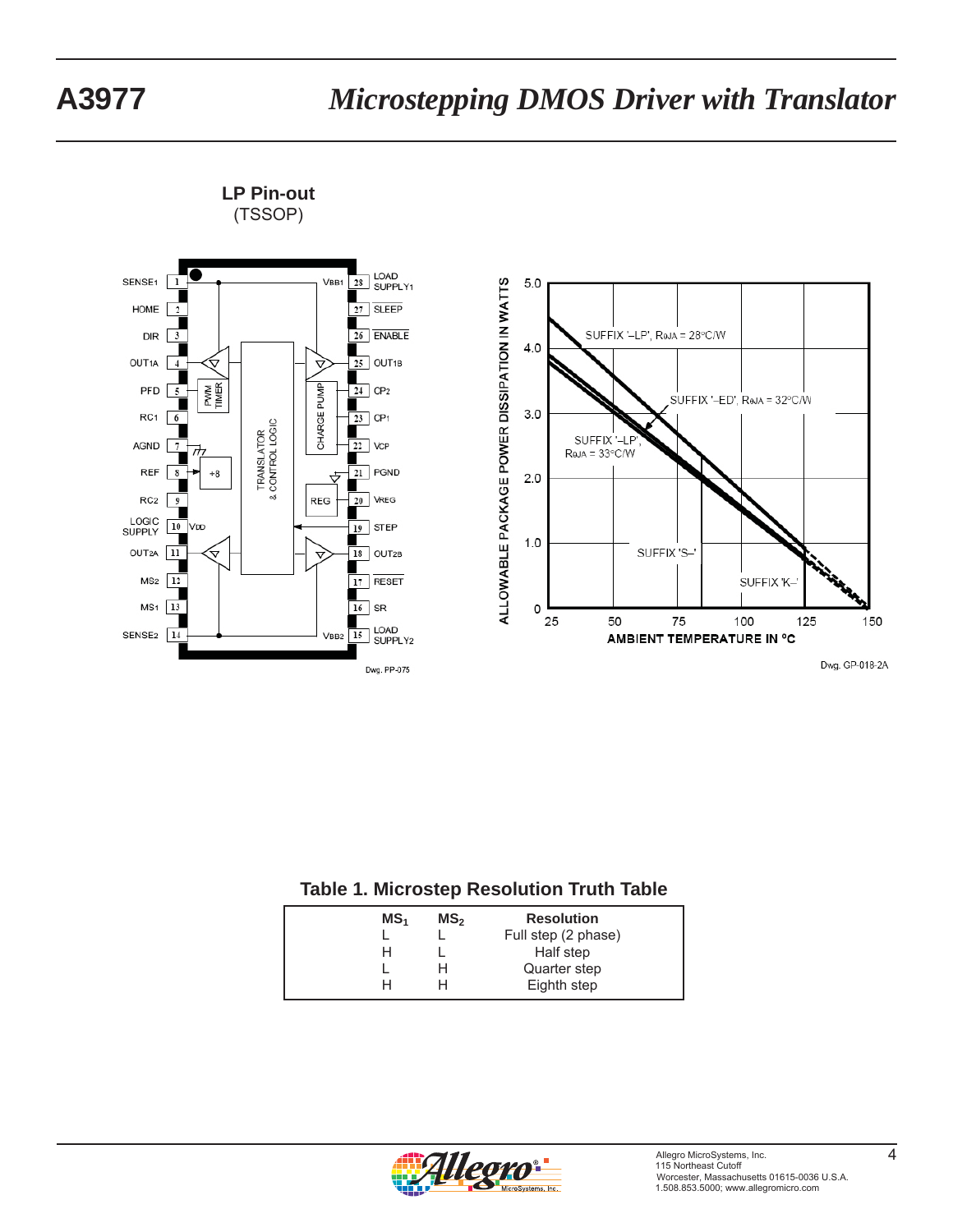#### **ELECTRICAL CHARACTERISTICS at T<sub>A</sub> = +25°C, V<sub>BB</sub> = 35 V, V<sub>DD</sub> = 3.0 V to 5.5V (unless otherwise noted)**

| Characteristic              | Symbol             | <b>Test Conditions</b>                   | Min.                            | Typ.                     | Max.                     | Units  |  |  |  |
|-----------------------------|--------------------|------------------------------------------|---------------------------------|--------------------------|--------------------------|--------|--|--|--|
| <b>Output Drivers</b>       |                    |                                          |                                 |                          |                          |        |  |  |  |
|                             |                    | Operating                                | 8.0                             | $\qquad \qquad -$        | 35                       | $\vee$ |  |  |  |
| Load Supply Voltage Range   | $V_{BB}$           | During sleep mode                        | 0                               | $\overline{\phantom{0}}$ | 35                       | $\vee$ |  |  |  |
| Output Leakage Current      |                    | $V_{OUT} = V_{BB}$                       | $\overline{\phantom{0}}$        | 1.0                      | 20                       | μA     |  |  |  |
|                             | $I_{DSS}$          | $V_{OUT} = 0 V$                          | $\qquad \qquad -$               | 1.0                      | $-20$                    | μA     |  |  |  |
|                             |                    | Source driver, $I_{OUT}$ = -2.5 A        | $\overbrace{\phantom{1232211}}$ | 0.45                     | 0.57                     | Ω      |  |  |  |
| Output On Resistance        | $r_{DS(on)}$       | Sink driver, $I_{OUT}$ = 2.5 A           | $\qquad \qquad -$               | 0.36                     | 0.43                     | Ω      |  |  |  |
|                             |                    | Source diode, $I_F = -2.5 A$             | $\qquad \qquad -$               | $\qquad \qquad -$        | 1.4                      | $\vee$ |  |  |  |
| Body Diode Forward Voltage  | $V_F$              | Sink diode, $I_F$ = 2.5 A                | $\overline{\phantom{0}}$        | $\overline{\phantom{a}}$ | 1.4                      | $\vee$ |  |  |  |
|                             |                    | $f_{\text{PWM}}$ < 50 kHz                | $\overbrace{\phantom{1232211}}$ | $\overline{\phantom{0}}$ | 8.0                      | mA     |  |  |  |
| Motor Supply Current        | $I_{BB}$           | Operating, outputs disabled              | $\qquad \qquad -$               | $\qquad \qquad -$        | 6.0                      | mA     |  |  |  |
|                             |                    | Sleep mode                               | $\qquad \qquad -$               | $\overline{\phantom{0}}$ | 20                       | μA     |  |  |  |
| <b>Control Logic</b>        |                    |                                          |                                 |                          |                          |        |  |  |  |
| Logic Supply Voltage Range  | $V_{DD}$           | Operating                                | 3.0                             | 5.0                      | 5.5                      | $\vee$ |  |  |  |
|                             | $V_{IN(1)}$        |                                          | 0.7V <sub>DD</sub>              | $\overline{\phantom{a}}$ | $\overline{\phantom{0}}$ | $\vee$ |  |  |  |
| Logic Input Voltage         | $V_{IN(0)}$        |                                          |                                 | $\overline{\phantom{0}}$ | 0.3V <sub>DD</sub>       | $\vee$ |  |  |  |
|                             | I <sub>IN(1)</sub> | $V_{IN} = 0.7V_{DD}$                     | $-20$                           | 1.0                      | 20                       | μA     |  |  |  |
| Logic Input Current         | $I_{IN(0)}$        | $V_{IN} = 0.3V_{DD}$                     | $-20$                           | 1.0                      | 20                       | μA     |  |  |  |
| Maximum STEP Frequency      | $f_{\text{STEP}}$  |                                          | 500*                            | $\overline{\phantom{0}}$ |                          | kHz    |  |  |  |
|                             | $V_{OH}$           | $I_{OH}$ = -200 µA                       | 0.7V <sub>DD</sub>              | $\qquad \qquad -$        |                          | $\vee$ |  |  |  |
| <b>HOME Output Voltage</b>  | $V_{OL}$           | $I_{OL}$ = 200 µA                        | $\qquad \qquad -$               | $\qquad \qquad -$        | $0.3\rm{V}_{DD}$         | V      |  |  |  |
| <b>Blank Time</b>           | t <sub>BLANK</sub> | $R_t$ = 56 kΩ, C <sub>t</sub> = 680 pF   | 700                             | 950                      | 1200                     | ns     |  |  |  |
| Fixed Off Time              | $t_{\rm off}$      | $R_t$ = 56 kΩ, C <sub>t</sub> = 680 pF   | 30                              | 38                       | 46                       | μs     |  |  |  |
| Mixed Decay Trip Point      | <b>PFDH</b>        |                                          | $\qquad \qquad -$               | 0.6V <sub>DD</sub>       | $\qquad \qquad -$        | $\vee$ |  |  |  |
|                             | PFDL               |                                          | $\overbrace{\phantom{1232211}}$ | 0.21V <sub>DD</sub>      | $\qquad \qquad -$        | $\vee$ |  |  |  |
| Ref. Input Voltage Range    | <b>VREF</b>        | Operating                                | $\mathbf 0$                     | $\overline{\phantom{0}}$ | <b>V<sub>DD</sub></b>    | $\vee$ |  |  |  |
| Reference Input Current     | <b>REF</b>         |                                          | $\qquad \qquad -$               | 0                        | ±3.0                     | μA     |  |  |  |
|                             |                    | $V_{REF}$ = 2 V, Phase Current = 38.27%  | $\qquad \qquad -$               | $\overline{\phantom{0}}$ | ±10                      | $\%$   |  |  |  |
| Gain $(G_m)$ Error (note 3) | $E_G$              | $V_{REF}$ = 2 V, Phase Current = 70.71%  | $\qquad \qquad -$               | $\overline{\phantom{0}}$ | ±5.0                     | $\%$   |  |  |  |
|                             |                    | $V_{REF}$ = 2 V, Phase Current = 100.00% |                                 | $\qquad \qquad -$        | ±5.0                     | $\%$   |  |  |  |
| Crossover Dead Time         | t <sub>DT</sub>    | SR enabled                               | 100                             | 475                      | 800                      | ns     |  |  |  |

*Continued on the next page…*

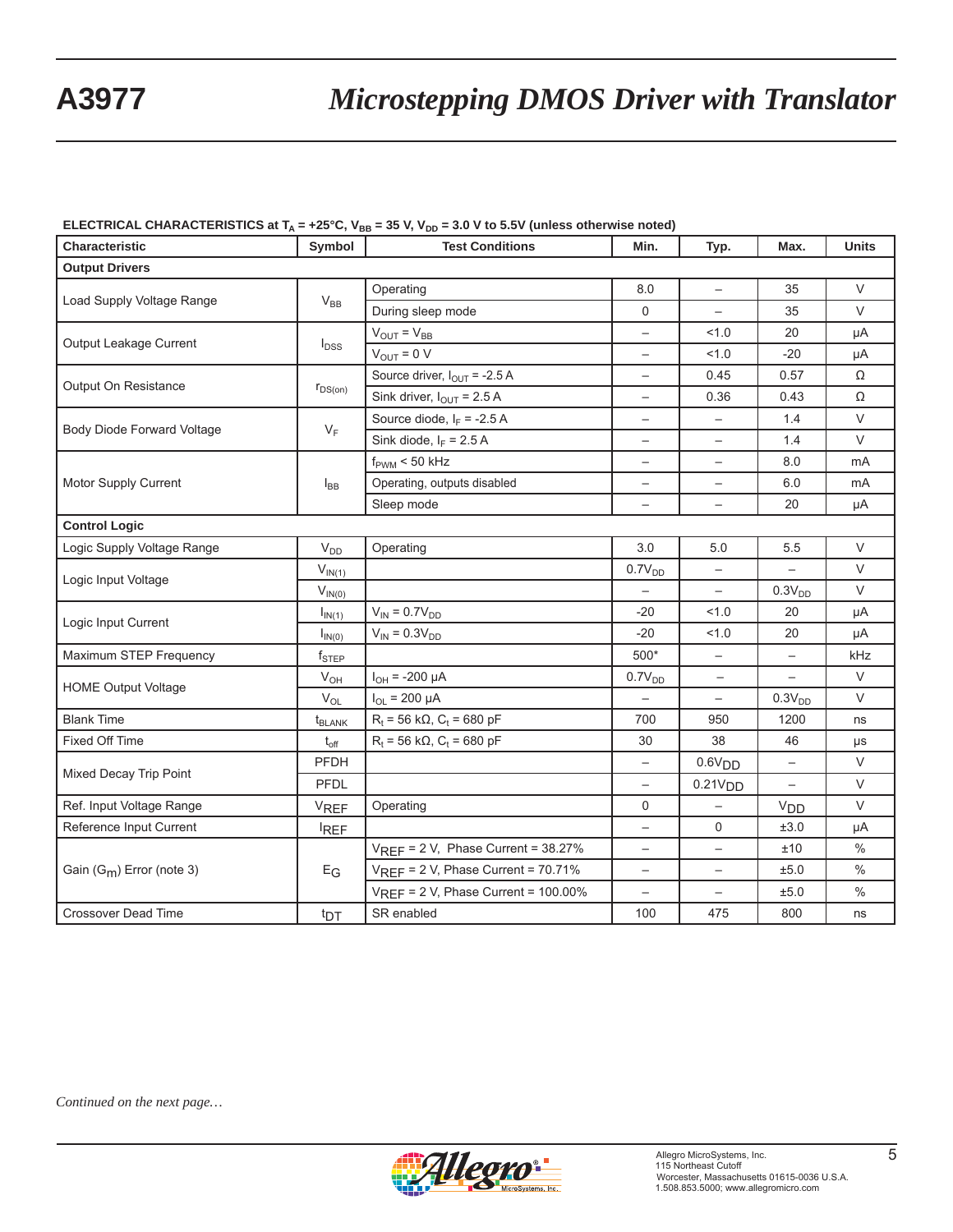| ELECTRICAL CHARACTERISTICS (continued) at $T_A$ = +25°C, $V_{BB}$ = 35 V, $V_{DD}$ = 3.0 V to 5.5V (unless otherwise noted) |                    |                            |                          |      |      |              |  |  |
|-----------------------------------------------------------------------------------------------------------------------------|--------------------|----------------------------|--------------------------|------|------|--------------|--|--|
| <b>Characteristic</b>                                                                                                       | Symbol             | <b>Test Conditions</b>     | Min.                     | Typ. | Max. | <b>Units</b> |  |  |
| <b>Output Drivers (continued)</b>                                                                                           |                    |                            |                          |      |      |              |  |  |
| Thermal Shutdown Temp.                                                                                                      | T,j                |                            |                          | 165  |      | $^{\circ}C$  |  |  |
| <b>Thermal Shutdown Hysteresis</b>                                                                                          | $\Delta T_{\rm J}$ |                            |                          | 15   |      | $^{\circ}C$  |  |  |
| <b>UVLO Enable Threshold</b>                                                                                                | VUVLO              | Increasing V <sub>DD</sub> | 2.45                     | 2.7  | 2.95 | V            |  |  |
| <b>UVLO Hysteresis</b>                                                                                                      | <b>AVUVLO</b>      |                            | 0.05                     | 0.10 |      | V            |  |  |
|                                                                                                                             | ססי                | $f_{\text{PWM}}$ < 50 kHz  |                          |      | 12   | mA           |  |  |
| Logic Supply Current                                                                                                        |                    | Outputs off                |                          |      | 10   | mA           |  |  |
|                                                                                                                             |                    | Sleep mode                 | $\overline{\phantom{0}}$ |      | 20   | μA           |  |  |

\* Operation at a step frequency greater than the specified minimum value is possible but not warranteed. NOTES:

1. Typical Data is for design information only.

2. Negative current is defined as coming out of (sourcing) the specified device terminal.

3.  $EG = ([V_{REF}/8] - V_{SENSE})/(V_{REF}/8)$ 

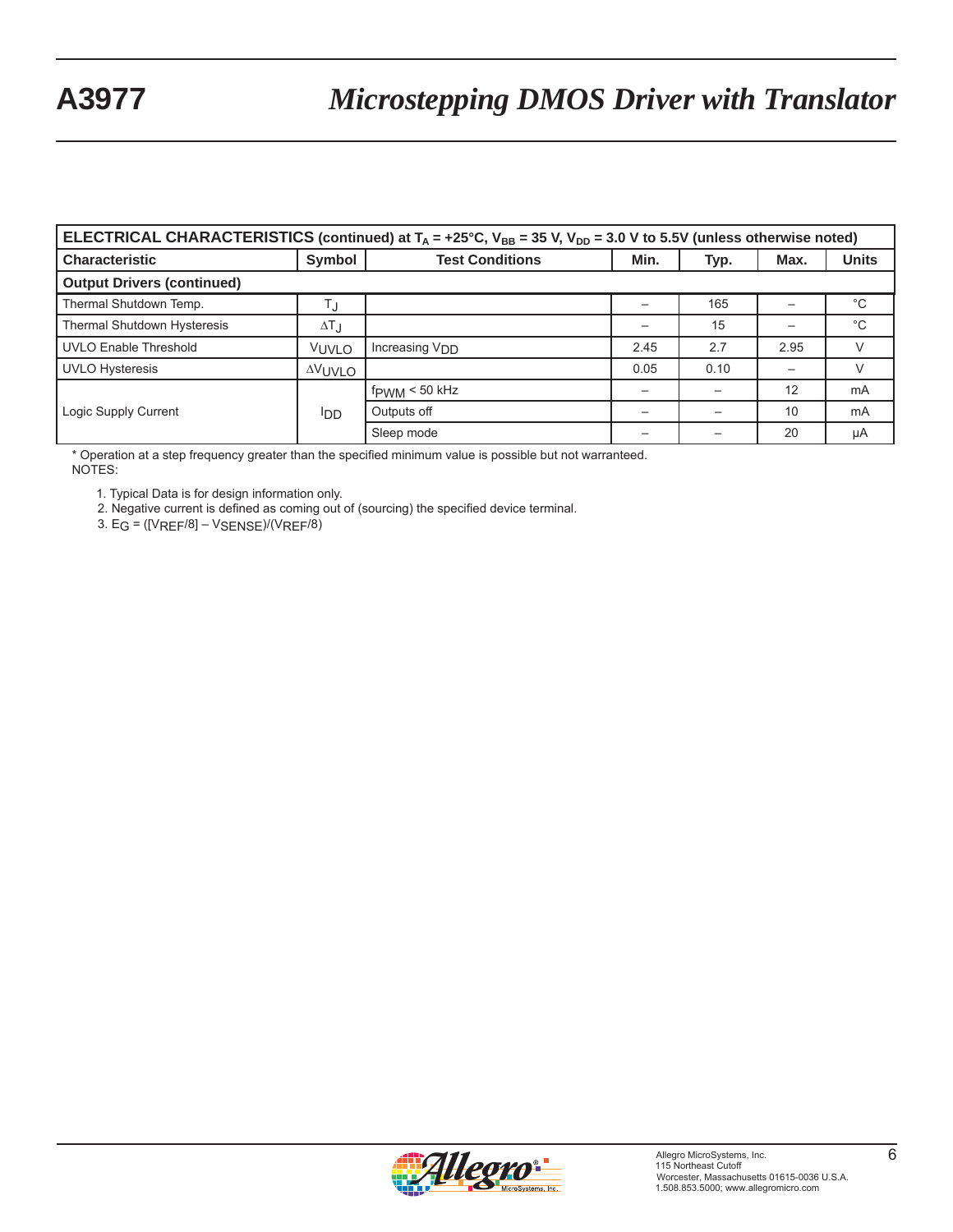### **Functional Description**

**Device Operation.** The A3977 is a complete microstepping motor driver with built in translator for easy operation with minimal control lines. It is designed to operate bipolar stepper motors in full-, half-, quarter- and eighth-step modes. The current in each of the two output full-bridges, all N-channel DMOS, is regulated with fixed off-time pulse-width modulated (PWM) control circuitry. The fullbridge current at each step is set by the value of an external current sense resistor  $(R<sub>S</sub>)$ , a reference voltage  $(V<sub>REF</sub>)$ , and the DACs output voltage controlled by the output of the translator.

At power up, or reset, the translator sets the DACs and phase current polarity to initial home state (see figures for home-state conditions), and sets the current regulator for both phases to mixed-decay mode. When a step command signal occurs on the STEP input the translator automatically sequences the DACs to the next level (see table 2 for the current level sequence and current polarity). The microstep resolution is set by inputs  $MS_1$  and  $MS_2$ as shown in table 1. If the new DAC output level is lower than the previous level the decay mode for that full-bridge will be set by the PFD input (fast, slow, or mixed decay). If the new DAC level is higher or equal to the previous level then the decay mode for that full-bridge will be slow decay. This automatic current-decay selection will improve microstepping performance by reducing the distortion of the current waveform due to the motor BEMF.

**Reset Input (RESET).** The RESET input (active low) sets the translator to a predefined home state (see figures for home state conditions) and turns off all of the DMOS outputs. The HOME output goes low and all STEP inputs are ignored until the RESET input goes high.

**Home Output (HOME).** The HOME output is a logic output indicator of the initial state of the translator. At power up the translator is reset to the home state (see figures for home state conditions).

**Step Input (STEP).** A low-to-high transition on the STEP input sequences the translator and advances the motor one increment. The translator controls the input to the DACs and the direction of current flow in each winding. The size of the increment is determined by the state of inputs  $MS_1$  and  $MS_2$  (see table 1).

**Microstep Select (MS<sub>1</sub> and MS<sub>2</sub>).** Input terminals  $MS1$  and  $MS<sub>2</sub>$  select the microstepping format per table 1. Changes to these inputs do not take effect until the STEP command (see figure).

**Direction Input (DIR).** The state of the DIRECTION input will determine the direction of rotation of the motor.

**Internal PWM Current Control.** Each full-bridge is controlled by a fixed off-time PWM current-control circuit that limits the load current to a desired value  $(I_{TRIP})$ . Initially, a diagonal pair of source and sink DMOS outputs are enabled and current flows through the motor winding and  $R<sub>S</sub>$ . When the voltage across the current-sense resistor equals the DAC output voltage, the current-sense comparator resets the PWM latch, which turns off the source driver (slow-decay mode) or the sink and source drivers (fast- or mixed-decay modes).

The maximum value of current limiting is set by the selection of  $R<sub>S</sub>$  and the voltage at the  $V<sub>REF</sub>$  input with a transconductance function approximated by:

#### $I_{TRIP}$ max =  $V_{REF}/8R_S$

The DAC output reduces the  $V_{REF}$  output to the current-sense comparator in precise steps (see table 2 for %  $I_{\text{TEID}}$ max at each step).

### $I<sub>TRIP</sub> =$  (%  $I<sub>TRIP</sub>max/100$ ) x  $I<sub>TRIP</sub>max$

It is critical to ensure that the maximum rating  $(0.5 V)$ on the SENSE terminal is not exceeded. For full-step mode,  $V_{REF}$  can be applied up to the maximum rating of  $V_{DD}$ , because the peak sense value is 0.707 x  $V_{REF}/8$ . In all other modes  $V_{REF}$  should not exceed 4 V.

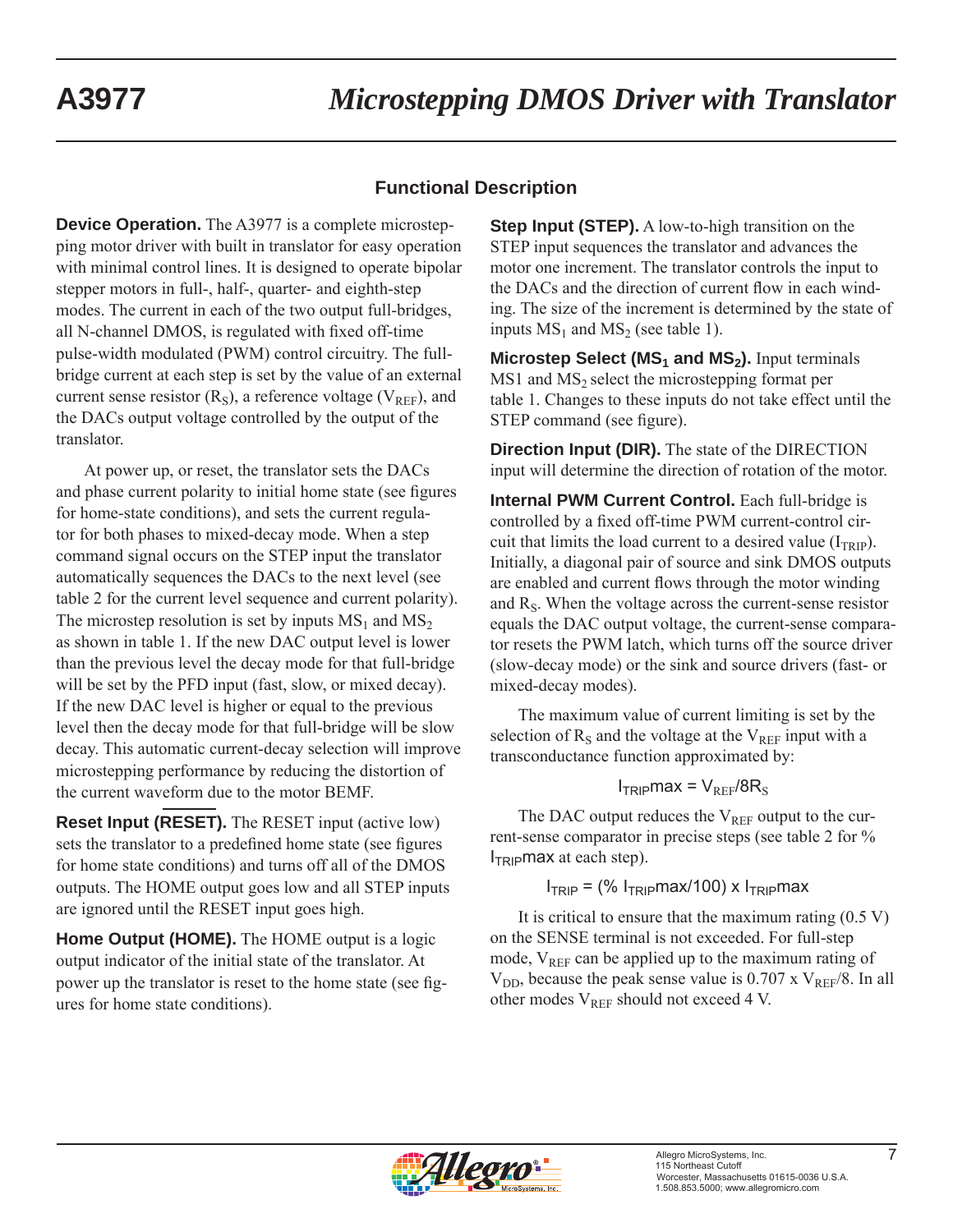### **Functional Description (cont'd)**

**Fixed Off-Time.** The internal PWM current-control circuitry uses a one shot to control the time the drivers remain off. The one shot off-time,  $t_{off}$ , is determined by the selection of an external resistor  $(R_T)$  and capacitor  $(C_T)$ connected from the RC timing terminal to ground. The offtime, over a range of values of  $C_T = 470$  pF to 1500 pF and  $R_T$  = 12 kΩ to 100 kΩ is approximated by:

$$
t_{off} = R_{T}C_{T}
$$

**RC Blanking.** In addition to the fixed off-time of the PWM control circuit, the  $C_T$  component sets the comparator blanking time. This function blanks the output of the current-sense comparator when the outputs are switched by the internal current-control circuitry. The comparator output is blanked to prevent false over-current detection due to reverse recovery currents of the clamp diodes, and/or switching transients related to the capacitance of the load. The blank time  $t_{BLANK}$  can be approximated by:

### $t_{\text{BI ANK}}$  = 1400C<sub>T</sub>

**Charge Pump. (CP<sub>1</sub> and CP<sub>2</sub>).** The charge pump is used to generate a gate supply greater than  $V_{BB}$  to drive the source-side DMOS gates. A 0.22 μF ceramic capacitor should be connected between  $CP_1$  and  $CP_2$  for pumping purposes. A 0.22 μF ceramic capacitor is required between  $V_{CP}$  and  $V_{BB}$  to act as a reservoir to operate the high-side DMOS devices.

**V<sub>REG</sub>.** This internally generated voltage is used to operate the sink-side DMOS outputs. The  $V_{REG}$  terminal should be decoupled with a 0.22  $\mu$ F capacitor to ground. V<sub>REG</sub> is internally monitored and in the case of a fault condition, the outputs of the device are disabled.

**Enable Input (ENABLE).** This active-low input enables all of the DMOS outputs. When logic high the outputs are disabled. Inputs to the translator (STEP, DIRECTION,  $MS_1$ ,  $MS_2$ ) are all active independent of the ENABLE input state.

**Shutdown.** In the event of a fault (excessive junction temperature, or low voltage on  $V_{\text{CP}}$ ) the outputs of the device are disabled until the fault condition is removed. At power up, and in the event of low  $V_{DD}$ , the undervoltage lockout (UVLO) circuit disables the drivers and resets the translator to the HOME state.

**Sleep Mode (SLEEP).** An active-low control input used to minimize power consumption when not in use. This disables much of the internal circuitry including the output DMOS, regulator, and charge pump. A logic high allows normal operation and startup of the device in the home position. When coming out of sleep mode, wait 1 ms before issuing a STEP command to allow the charge pump (gate drive) to stabilize.

**Percent Fast Decay Input (PFD).** When a STEP input signal commands a lower output current from the previous step, it switches the output current decay to either slow-, fast-, or mixed-decay depending on the voltage level at the PFD input. If the voltage at the PFD input is greater than  $0.6$  V<sub>DD</sub> then slow-decay mode is selected. If the voltage on the PFD input is less than  $0.21$  V<sub>DD</sub> then fast-decay mode is selected. Mixed decay is between these two levels. This terminal should be decoupled with a 0.1 μF capacitor.

**Mixed Decay Operation.** If the voltage on the PFD input is between  $0.6V_{DD}$  and  $0.21V_{DD}$ , the bridge will operate in mixed-decay mode depending on the step sequence (see figures). As the trip point is reached, the device will go into fast-decay mode until the voltage on the RC terminal decays to the voltage applied to the PFD terminal. The time that the device operates in fast decay is approximated by:

### $t_{FD}$  = R<sub>T</sub>C<sub>T</sub>In (0.6V<sub>DD</sub>/V<sub>PFD</sub>)

After this fast decay portion,  $t_{FD}$ , the device will switch to slow-decay mode for the remainder of the fixed off-time period.

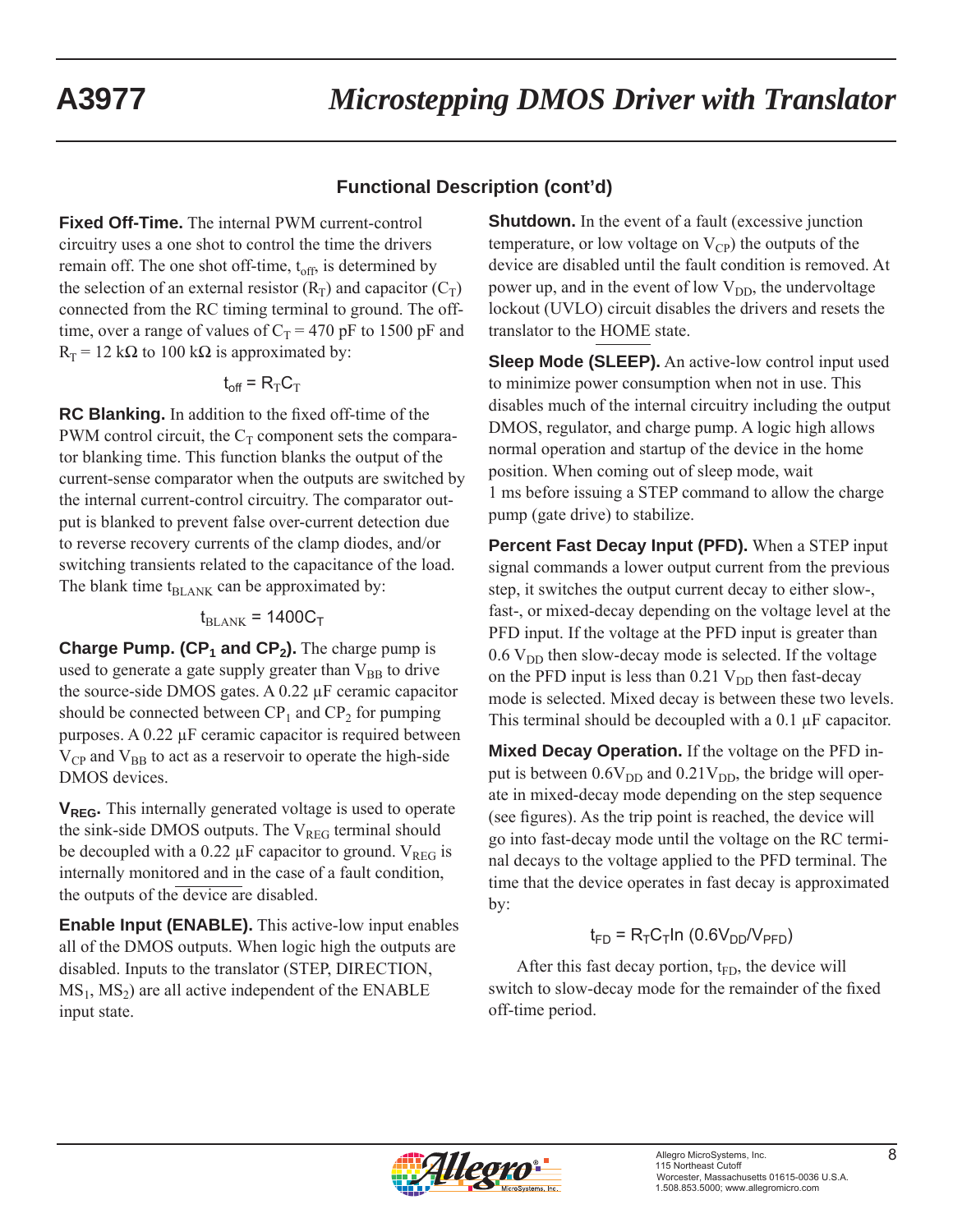## **Functional Description (cont'd)**

**Synchronous Rectification.** When a PWM off-cycle is triggered by an internal fixed off-time cycle, load current will recirculate according to the decay mode selected by the control logic. The A3977 synchronous rectification feature will turn on the appropriate MOSFETs during the current decay and effectively short out the body diodes with the low  $r_{DS(on)}$  driver. This will reduce power dissipation significantly and eliminate the need for external Schottky diodes for most applications.

The synchronous rectification can be set in either active mode or disabled mode.

**Active Mode.** When the SR input is logic low, active mode is enabled and synchronous rectification will occur. This mode prevents reversal of the load current by turning off synchronous rectification when a zero current level is detected. This prevents the motor winding from conducting in the reverse direction.

**Disabled Mode.** When the SR input is logic high, synchronous rectification is disabled. This mode is typically used when external diodes are required to transfer power dissipation from the A3977 package to the external diodes.





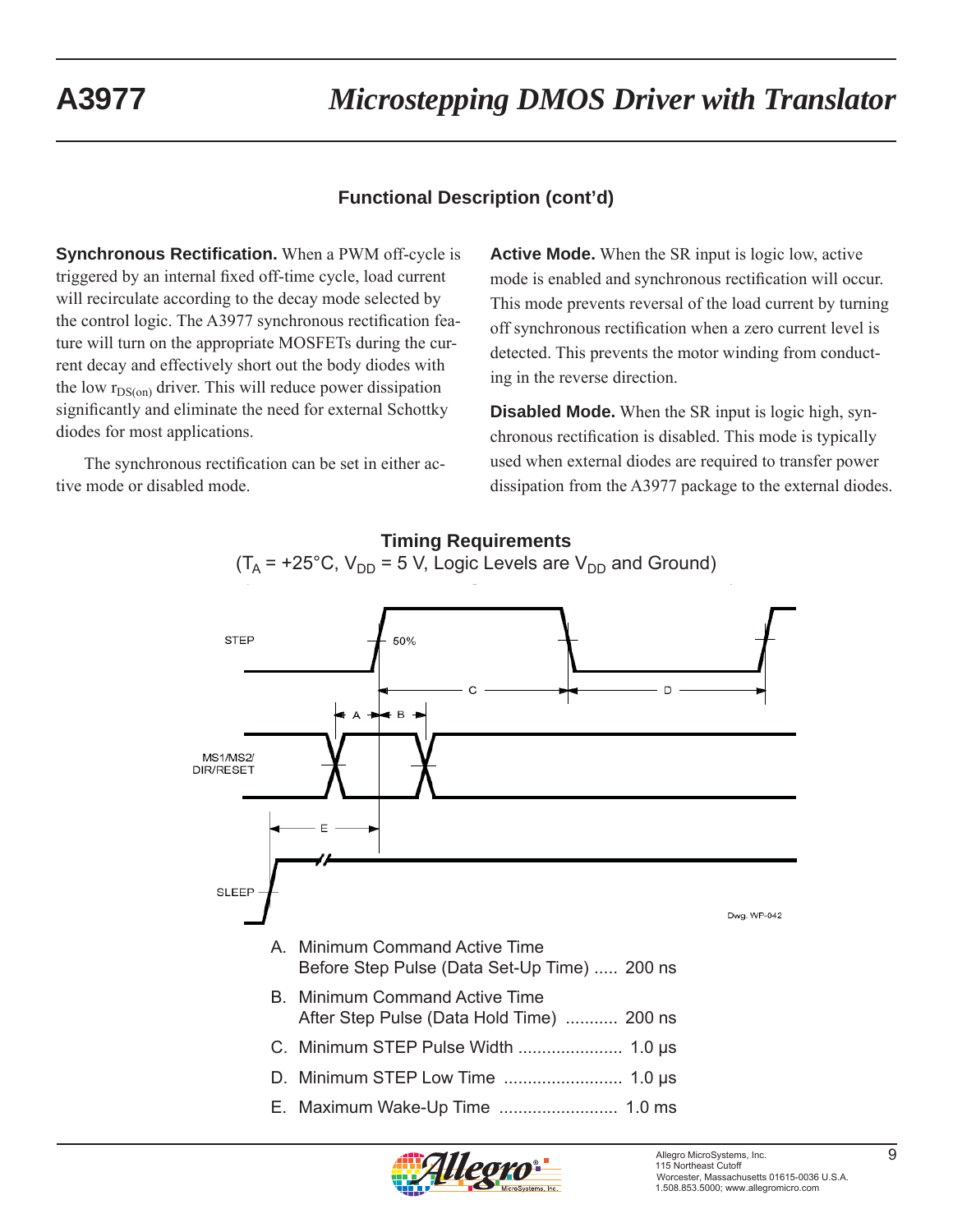### **Applications Information**

#### **Layout.**

The printed wiring board should use a heavy ground plane.

 For optimum electrical and thermal performance, the driver should be soldered directly onto the board.

The load supply terminal,  $V_{BB}$ , should be decoupled with an electrolytic capacitor  $(>= 47 \mu$ F is recommended) placed as close to the device as possible.

To avoid problems due to capacitive coupling of the high dv/dt switching transients, route the bridge-output traces away from the sensitive logic-input traces. Always drive the logic inputs with a low source impedance to increase noise immunity.

**Grounding.** A star ground system located close to the driver is recommended.

The 44-lead PLCC has the analog ground and the power ground internally bonded to the power tabs of the package (leads 44, 1, 2,  $11 - 13$ ,  $22 - 24$ , and  $33 - 35$ ).

On the 28-lead TSSOP package, the analog ground (lead 7) and the power ground (lead 21) must be connected together externally. The copper ground plane located under the exposed thermal pad is typically used as the star ground.

**Current Sensing.** To minimize inaccuracies caused by ground-trace IR drops in sensing the output current level, the current-sense resistor  $(R<sub>S</sub>)$  should have an independent ground return to the star ground of the device. This path should be as short as possible. For low-value sense resistors the IR drops in the printed wiring board sense resistor's traces can be significant and should be taken into account. The use of sockets should be avoided as they can introduce variation in  $R<sub>S</sub>$  due to their contact resistance.

Allegro MicroSystems recommends a value of  $R<sub>S</sub>$ given by

#### $R<sub>S</sub> = 0.5/I<sub>TRIP</sub>max$

**Thermal Protection.** Circuitry turns off all drivers when the junction temperature reaches 165°C, typically. It is intended only to protect the device from failures due to excessive junction temperatures and should not imply that output short circuits are permitted. Thermal shutdown has a hysteresis of approximately 15°C.

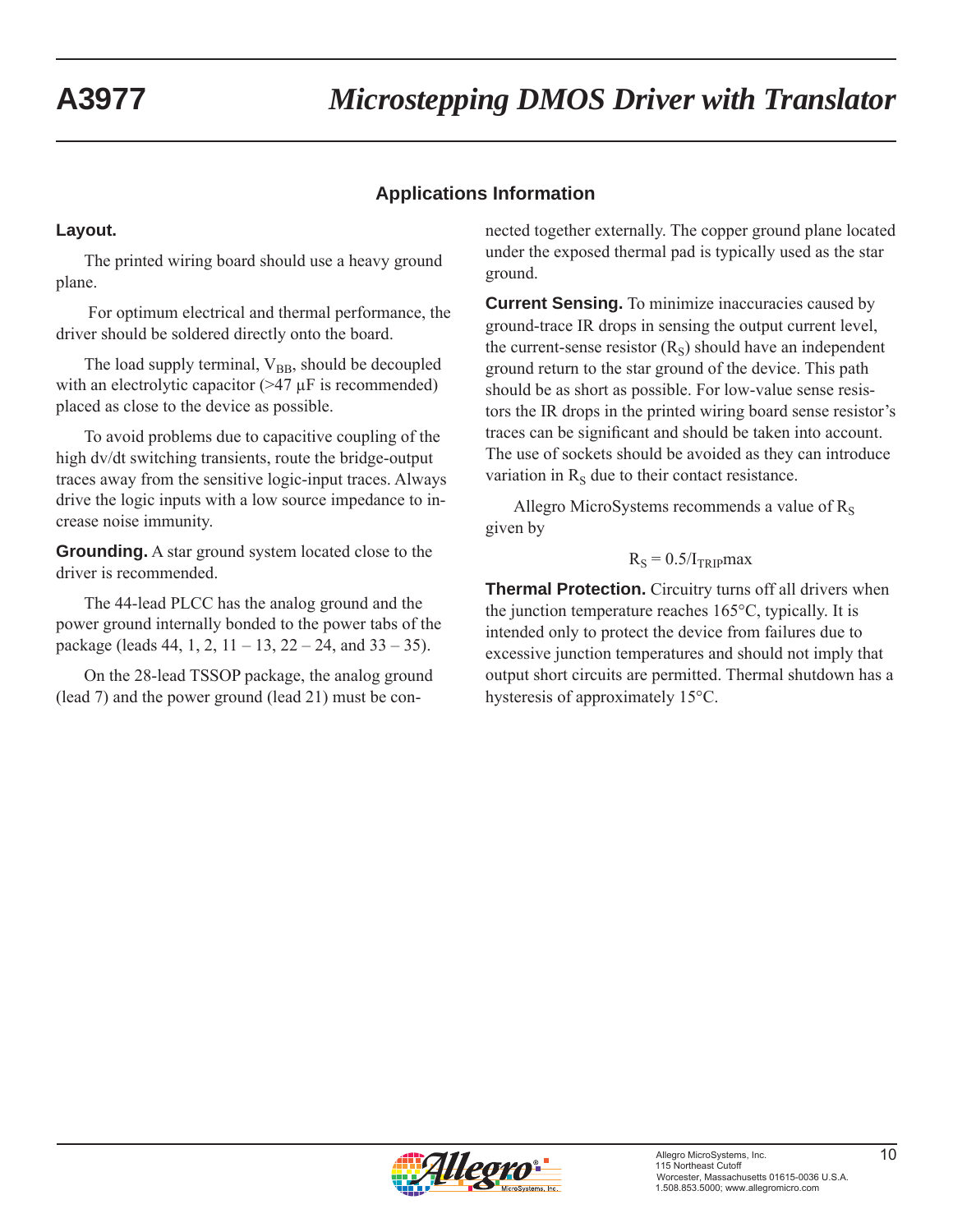| Full<br>Step # | <b>Half</b><br>Step# | Quarter<br>Step # | Eighth<br>Step # | <b>Phase 2</b><br><b>Current</b><br>$[\%I_{trip}$ max] | Phase 1<br><b>Current</b><br>$[%$ <sub>trip</sub> max] | <b>Step</b><br>Angle |
|----------------|----------------------|-------------------|------------------|--------------------------------------------------------|--------------------------------------------------------|----------------------|
|                | $\mathbf{1}$         | 1                 | 1                | 0.00                                                   | 100.00                                                 | $\pmb{0}$            |
|                |                      |                   | $\mathbf 2$      | 19.51                                                  | 98.08                                                  | 11.25                |
|                |                      | $\overline{2}$    | 3                | 38.27                                                  | 92.39                                                  | 22.50                |
|                |                      |                   | $\overline{4}$   | 55.56                                                  | 83.15                                                  | 33.75                |
| 1              | $\overline{2}$       | $\overline{3}$    | $5\overline{}$   | 70.71                                                  | 70.71                                                  | $45*$                |
|                |                      |                   | $\,$ 6 $\,$      | 83.15                                                  | 55.56                                                  | 56.25                |
|                |                      | $\overline{4}$    | $\overline{7}$   | 92.39                                                  | 38.27                                                  | 67.50                |
|                |                      |                   | 8                | 98.08                                                  | 19.51                                                  | 78.75                |
|                | $\mathfrak{S}$       | $\sqrt{5}$        | 9                | 100.00                                                 | 0.00                                                   | 90                   |
|                |                      |                   | 10               | 98.08                                                  | $-19.51$                                               | 101.25               |
|                |                      | $\,6$             | 11               | 92.39                                                  | $-38.27$                                               | 112.50               |
|                |                      |                   | 12               | 83.15                                                  | $-55.56$                                               | 123.75               |
| $\overline{2}$ | $\overline{4}$       | $\overline{7}$    | 13               | 70.71                                                  | $-70.71$                                               | 135                  |
|                |                      |                   | 14               | 55.56                                                  | $-83.15$                                               | 146.25               |
|                |                      | 8                 | 15               | 38.27                                                  | $-92.39$                                               | 157.50               |
|                |                      |                   | 16               | 19.51                                                  | $-98.08$                                               | 168.75               |
|                | 5                    | $\boldsymbol{9}$  | 17               | 0.00                                                   | $-100.00$                                              | 180                  |
|                |                      |                   | 18               | $-19.51$                                               | $-98.08$                                               | 191.25               |
|                |                      | 10                | 19               | $-38.27$                                               | $-92.39$                                               | 202.50               |
|                |                      |                   | 20               | $-55.56$                                               | $-83.15$                                               | 213.75               |
| 3              | 6                    | 11                | 21               | $-70.71$                                               | $-70.71$                                               | 225                  |
|                |                      |                   | 22               | $-83.15$                                               | $-55.56$                                               | 236.25               |
|                |                      | 12                | 23               | $-92.39$                                               | $-38.27$                                               | 247.50               |
|                |                      |                   | 24               | $-98.08$                                               | $-19.51$                                               | 258.75               |
|                | $\overline{7}$       | 13                | 25               | $-100.00$                                              | 0.00                                                   | 270                  |
|                |                      |                   | 26               | $-98.08$                                               | 19.51                                                  | 281.25               |
|                |                      | 14                | 27               | $-92.39$                                               | 38.27                                                  | 292.50               |
|                |                      |                   | 28               | $-83.15$                                               | 55.56                                                  | 303.75               |
| $\overline{4}$ | $\,8\,$              | 15                | 29               | $-70.71$                                               | 70.71                                                  | 315                  |
|                |                      |                   | 30               | $-55.56$                                               | 83.15                                                  | 326.25               |
|                |                      | 16                | 31               | $-38.27$                                               | 92.39                                                  | 337.50               |
|                |                      |                   | 32               | $-19.51$                                               | 98.08                                                  | 348.75               |
|                |                      |                   |                  |                                                        |                                                        |                      |

#### **Table 2. Step Sequencing**  $(DIR = L)$

\* Home state; HOME output low.

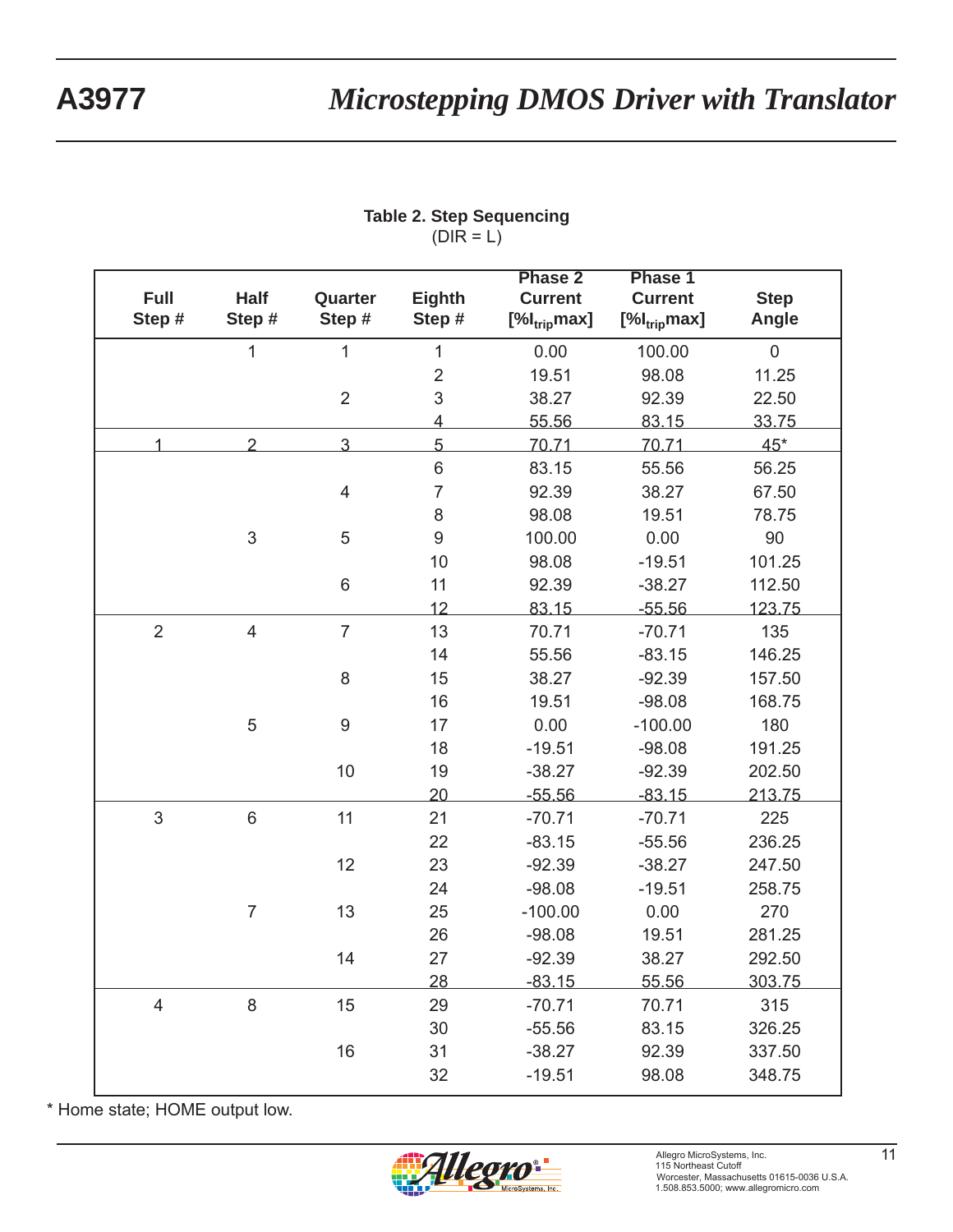**Full-Step Operation**  $MS_1 = MS_2 = L$ , DIR = H



The vector addition of the output currents at any step is 100%.

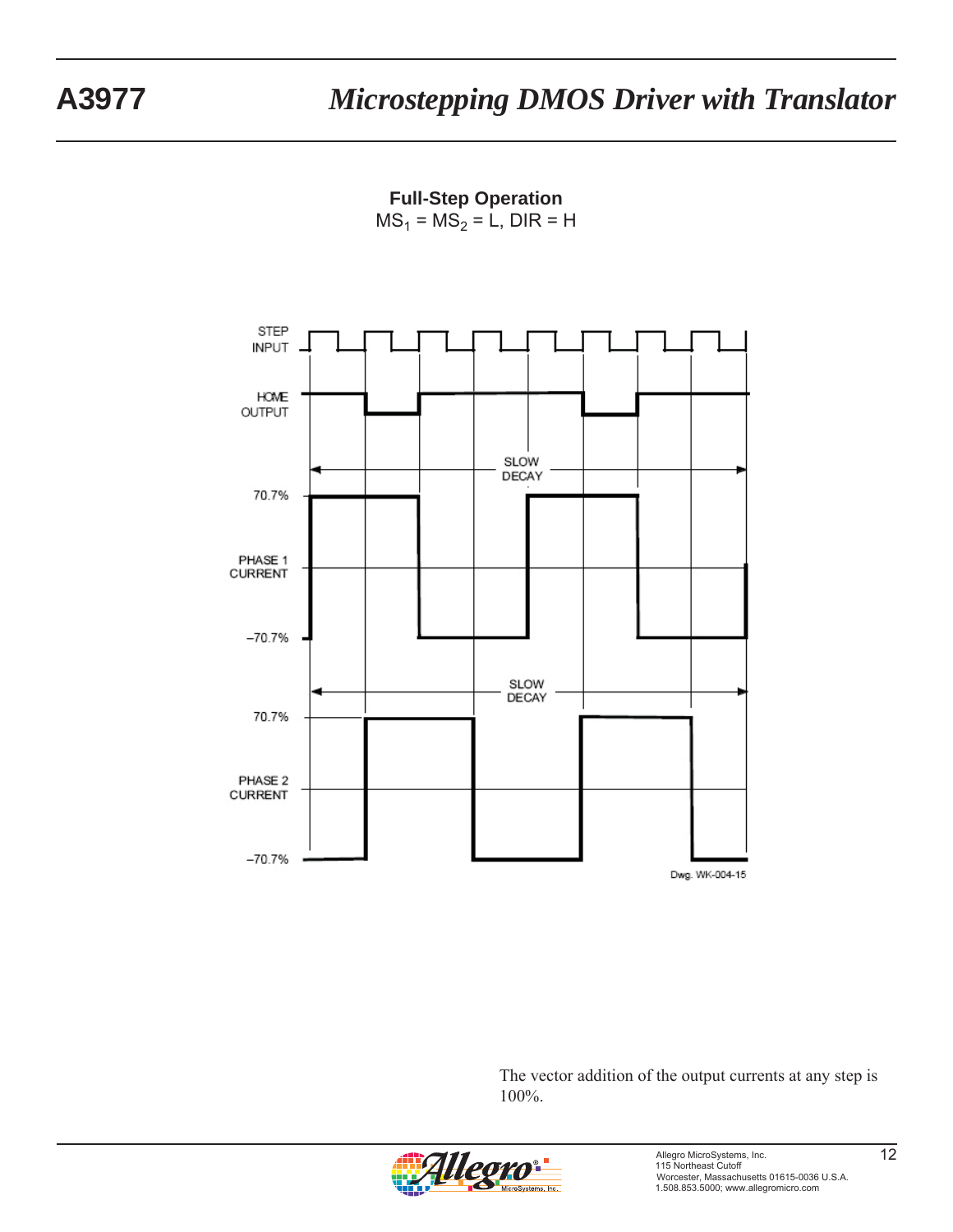**Half-Step Operation**  $MS_1 = H$ ,  $MS_2 = L$ , DIR = H



The mixed-decay mode is controlled by the percent fast decay voltage ( $V_{\text{PFD}}$ ). If the voltage at the PFD input is greater than  $0.6V<sub>DD</sub>$  then slow-decay mode is selected. If the voltage on the PFD input is less than  $0.21V<sub>DD</sub>$  then fast-decay mode is selected. Mixed decay is between these two levels.

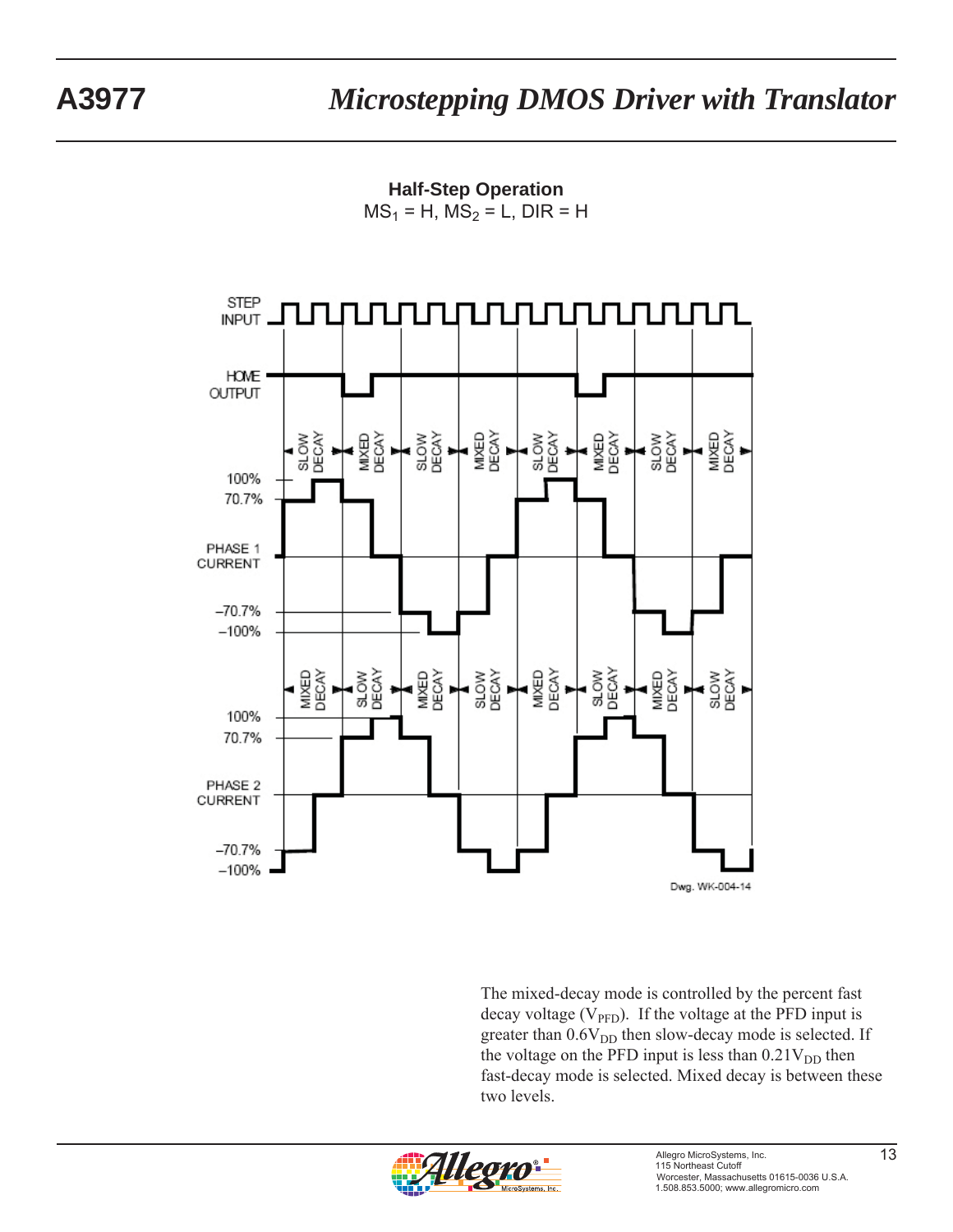**Quarter-Step Operation**

 $MS_1 = L$ ,  $MS_2 = H$ , DIR = H



The mixed-decay mode is controlled by the percent fast decay voltage ( $V_{\text{PFD}}$ ). If the voltage at the PFD input is greater than  $0.6V<sub>DD</sub>$  then slow-decay mode is selected. If the voltage on the PFD input is less than  $0.21V<sub>DD</sub>$  then fast-decay mode is selected. Mixed decay is between these two levels.

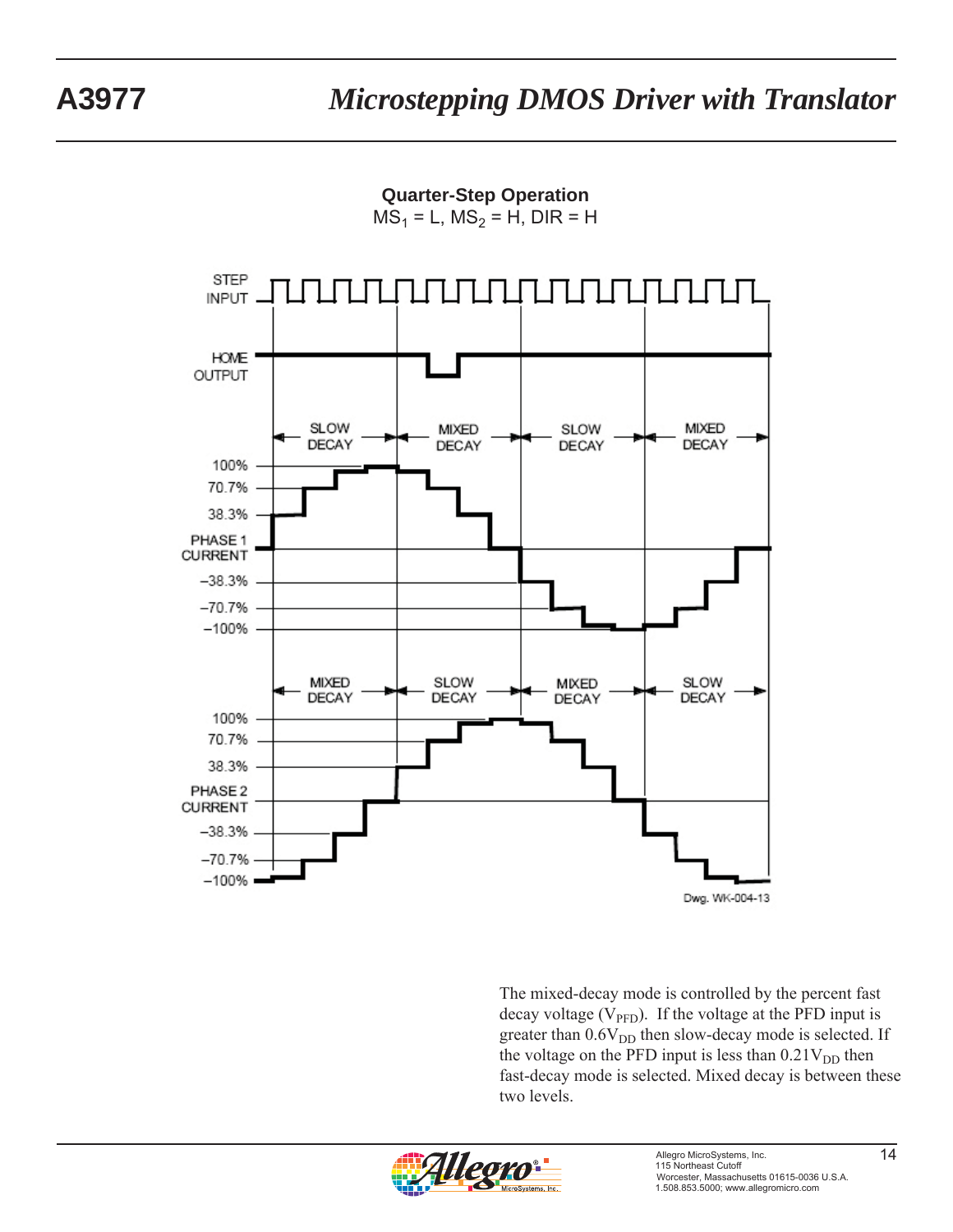**8 Microstep/Step Operation**  $MS_1 = MS_2 = H$ , DIR = H



The mixed-decay mode is controlled by the percent fast decay voltage ( $V_{\text{PFD}}$ ). If the voltage at the PFD input is greater than  $0.6V<sub>DD</sub>$  then slow-decay mode is selected. If the voltage on the PFD input is less than  $0.21V<sub>DD</sub>$  then fast-decay mode is selected. Mixed decay is between these two levels.

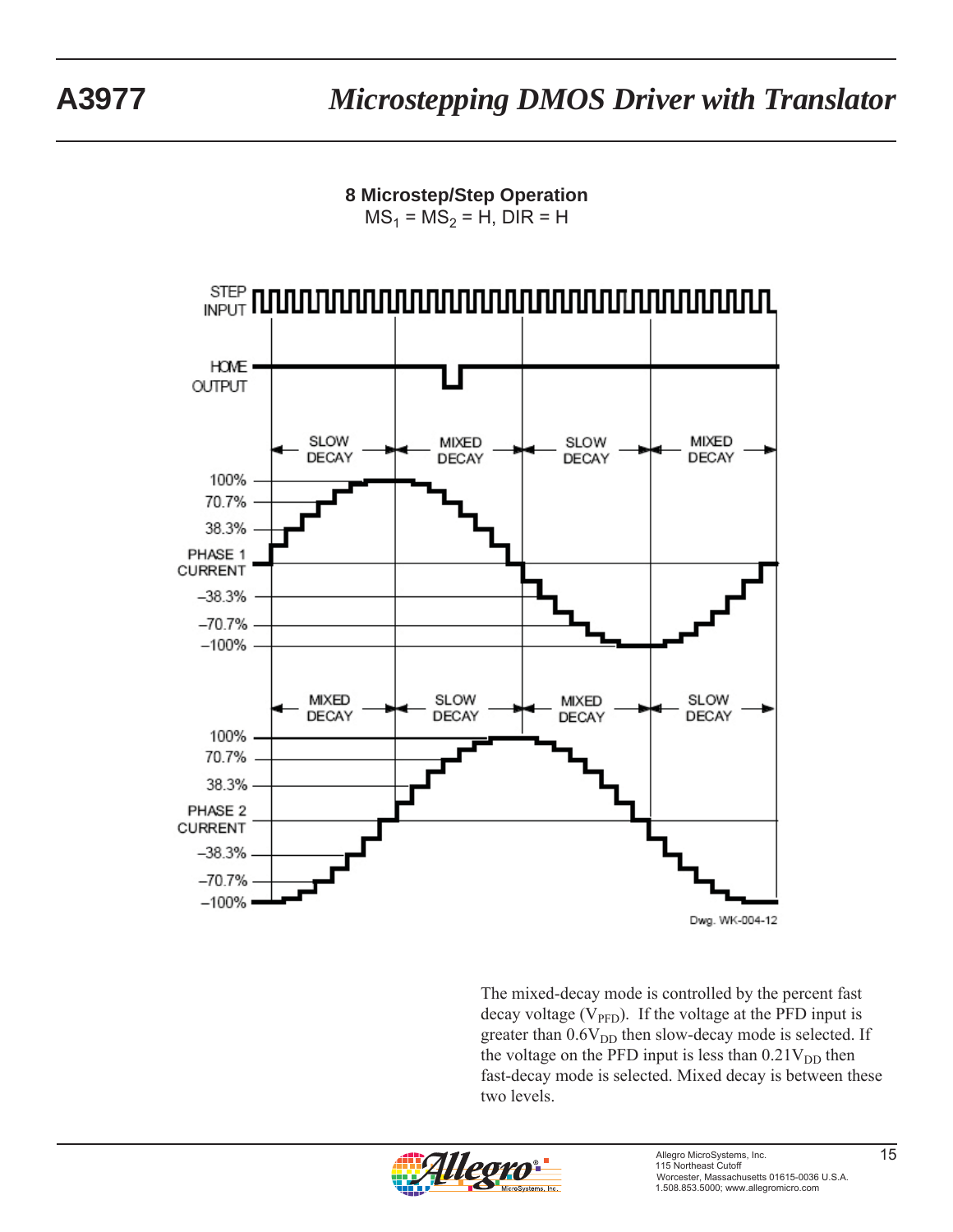#### **Terminal List**

| <b>Terminal</b>     |                                           | <b>LP</b>         | <b>ED</b>                 |
|---------------------|-------------------------------------------|-------------------|---------------------------|
| <b>Name</b>         | <b>Terminal Description</b>               | (TSSOP)           | (PLCC)                    |
| <b>GND</b>          | Analog and power ground                   |                   | 44, 1, 2                  |
| SENSE1              | Sense resistor for bridge 1               | $\mathbf 1$       | $\ensuremath{\mathsf{3}}$ |
| <b>HOME</b>         | Logic output                              | $\overline{c}$    | $\overline{\mathbf{4}}$   |
| <b>DIR</b>          | Logic Input                               | 3                 | 5                         |
| OUT <sub>1</sub> A  | DMOS H bridge 1 output A                  | $\overline{4}$    | $6\phantom{1}$            |
| <b>NC</b>           | No (internal) connection                  |                   | 7,8                       |
| <b>PFD</b>          | Mixed decay setting                       | 5                 | 9                         |
| RC <sub>1</sub>     | Analog Input for fixed offtime - bridge 1 | $\,6$             | 10                        |
| <b>GND</b>          | Analog and power ground                   |                   | 11, 12, 13                |
| <b>AGND</b>         | Analog ground                             | $7^*$             |                           |
| <b>REF</b>          | Gm reference input                        | 8                 | 14                        |
| RC <sub>2</sub>     | Analog input for fixed offtime - bridge 2 | 9                 | 15                        |
| <b>LOGIC SUPPLY</b> | VDD, the logic supply voltage             | 10                | 16                        |
| <b>NC</b>           | No (internal) connection                  |                   | 17                        |
| OUT2A               | DMOS H bridge 2 output A                  | 11                | 18                        |
| MS <sub>2</sub>     | Logic input                               | 12                | 19                        |
| MS <sub>1</sub>     | Logic input                               | 13                | 20                        |
| SENSE <sub>2</sub>  | Sense resistor for bridge 2               | 14                | 21                        |
| <b>GND</b>          | Analog and power ground                   |                   | 22, 23, 24                |
| <b>LOAD SUPPLY2</b> | VBB2, the load supply for bridge 2        | 15                | 25                        |
| <b>SR</b>           | Logic input                               | 16                | 26                        |
| <b>RESET</b>        | Logic input                               | 17                | 27                        |
| OUT2B               | DMOS H bridge 2 output B                  | 18                | 28                        |
| <b>NC</b>           | No (internal) connection                  |                   | 29, 30                    |
| <b>STEP</b>         | Logic input                               | 19                | 31                        |
| <b>VREG</b>         | Regulator decoupling                      | 20                | 32                        |
| <b>PGND</b>         | Power ground                              | $21*$             |                           |
| <b>GND</b>          | Analog and power ground                   | -                 | 33, 34, 35                |
| <b>VCP</b>          | Reservoir capacitor                       | 22                | 36                        |
| CP <sub>1</sub>     | Charge pump capacitor                     | 23                | 37                        |
| CP <sub>2</sub>     | Charge pump capacitor                     | 24                | 38                        |
| <b>NC</b>           | No (internal) connection                  | $\qquad \qquad -$ | 39                        |
| OUT <sub>1B</sub>   | DMOS H bridge 1 output B                  | 25                | 40                        |
| <b>ENABLE</b>       | Logic input                               | 26                | 41                        |
| <b>SLEEP</b>        | Logic input                               | 27                | 42                        |
| <b>LOAD SUPPLY1</b> | VBB1, the load supply for bridge 1        | 28                | 43                        |

\* AGND and PGND on the TSSOP package must be connected together externally.

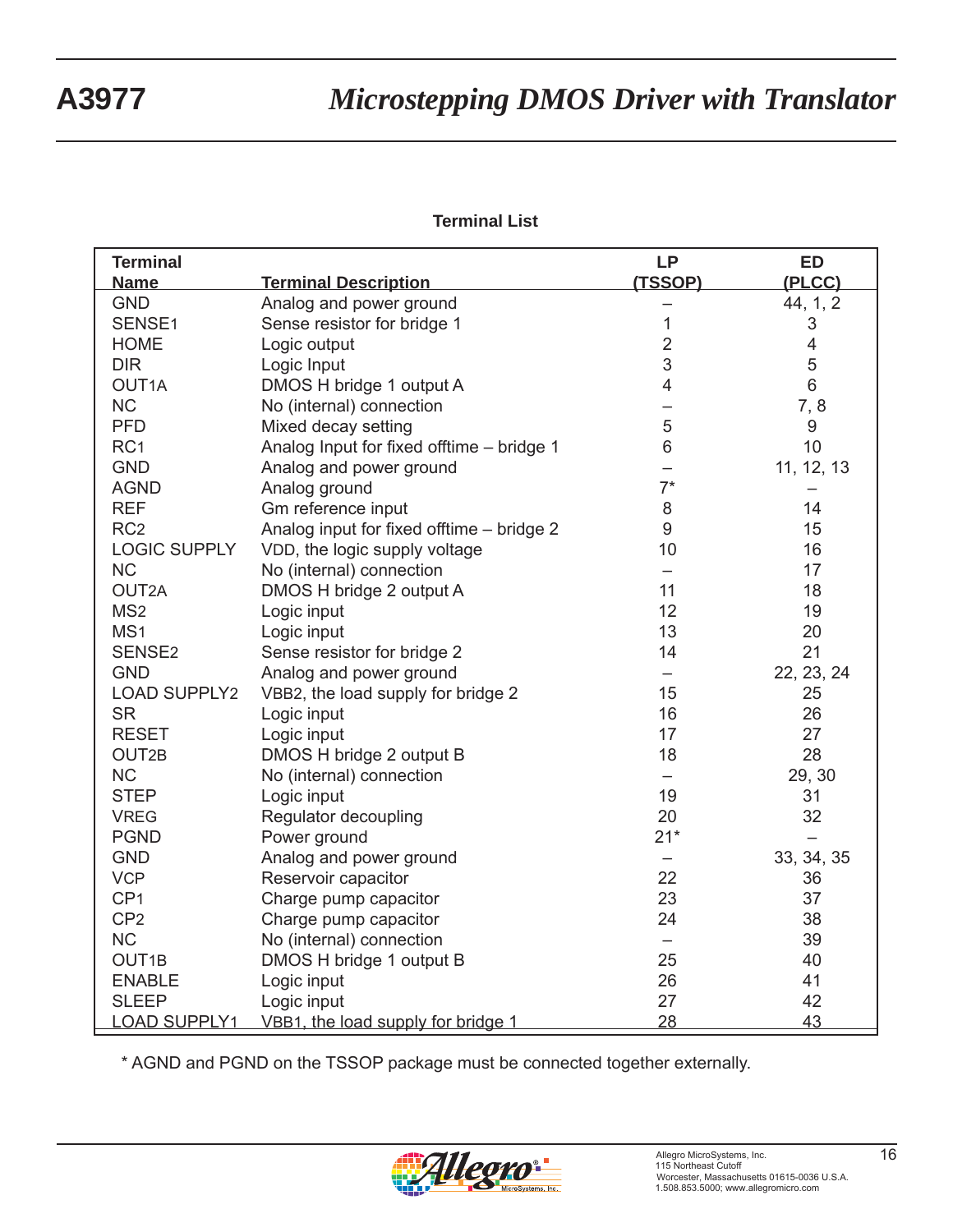## **ED Package, 44-pin PLCC**